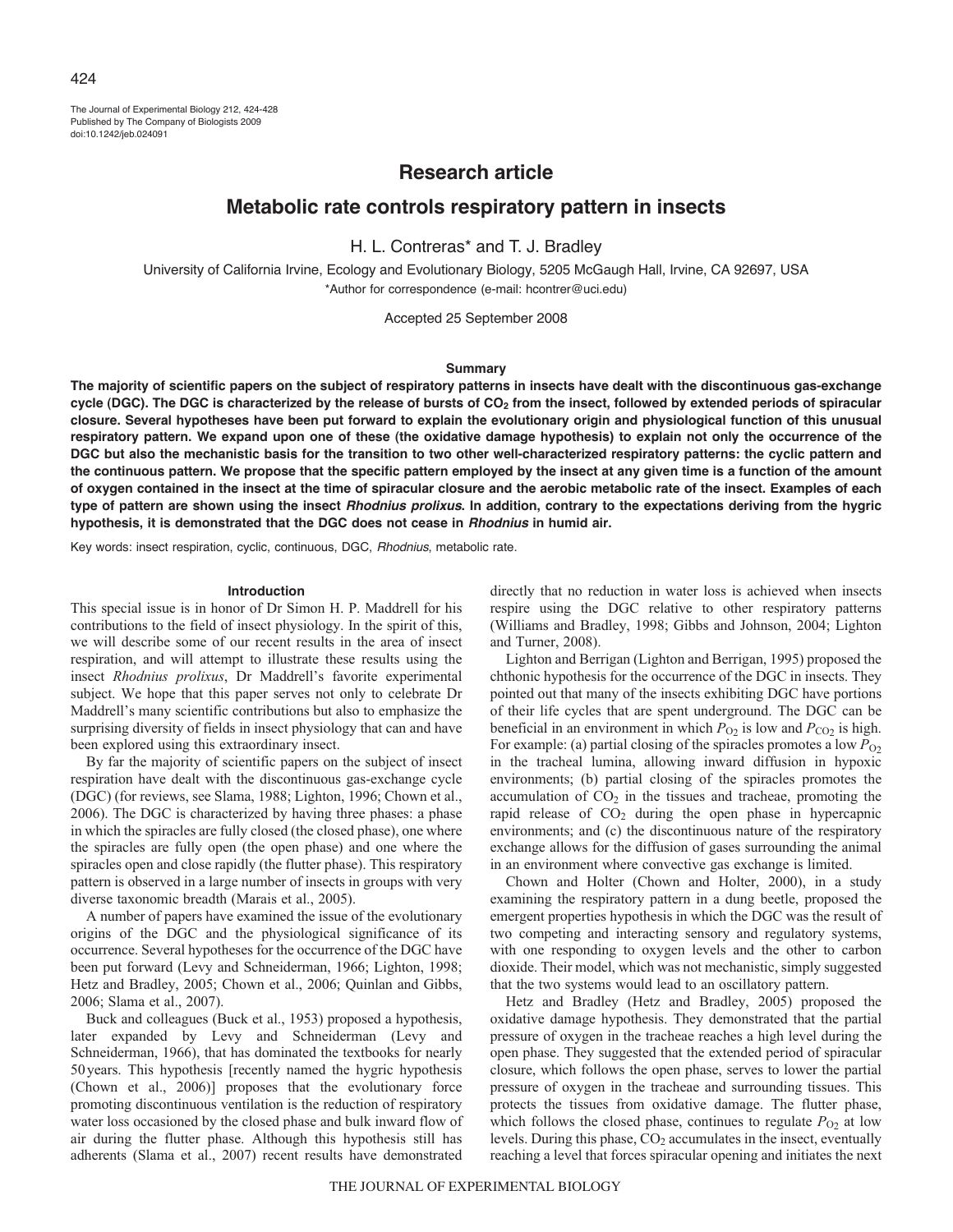open phase. It is this  $O_2$  regulation that produces the observed discontinuous release of CO<sub>2</sub>.

In the current paper, we wish to address not only the issue of why insects occasionally exhibit DGC but also why they often do not. While the majority of papers deal with the DGC, it is probably accurate to say that most of the time most insects show different, non-DGC respiratory patterns. Two additional patterns, which occur frequently enough to have received specific names, are the cyclic pattern and the continuous pattern (Gibbs and Johnson, 2004). These authors observed a correlation between metabolic rate and respiratory pattern.

Our goal is to provide a mechanistic explanation for the variations in insect respiratory patterns. We propose that the closed phase is used to lower  $P_{\text{O}_2}$  in the insect. As metabolic rate increases, the closed phase shortens and disappears leading to a cyclic pattern. Further increases in metabolic rate shorten the flutter phase. Its elimination leads to a continuous respiratory pattern. This hypothesis, if true would explain the changes observed over time in a single insect, as well as the differences observed between species.

# **Materials and methods**

# Insects

Dr Michael Quinlan provided *Rhodnius prolixus* (Stal) from Midwestern University, Glendale, AZ, USA, to found a colony at the University of California, Irvine. The colony was maintained at 27°C and 80% relative humidity (RH) on a 12h:12h day/night cycle. Each adult male used for this study was kept in a separate 15ml vial for easy identification. For unfed trials, insects were not fed for at least 3weeks prior to the experiment. For fed trials, insects were blood fed on a rabbit 24h before experimental trials commenced.

Initially the respiratory patterns of adult male *Rhodnius prolixus* were examined in fed and unfed conditions at 25°C and 35°C (*N*=10). To examine the effect of humidity on respiratory pattern, the  $\dot{V}_{\text{CO}_2}$  of 10 adult male *Rhodnius* was measured in a random block design under one of four different treatments: dry fed, dry unfed, humid fed and humid unfed.

# **Respirometry**

All respirometry measurements were carried out at 25°C with the exception of one, which was carried out at 35°C (Fig.1C). *Rhodnius* were placed in the experimental chamber and left undisturbed for 55min before the measurement period commenced. Flow-through respirometry was used to measure  $CO<sub>2</sub>$  release with Sable Systems (Henderson, NV, USA) data acquisition software controlling an 8-channel multiplexer and logging data from an infrared CO<sub>2</sub> analyzer (Li-Cor model 6262 infrared; Lincoln, NE, USA). Two chambers were attached to the multiplexer: a baseline (empty) and an experimental (containing the insect) chamber. Measurements were conducted in 2ml chambers with an airflow of 200mlmin–1. Air leaving the experimental chamber passed into the  $CO<sub>2</sub>$  analyzer. When an insect was not being measured, its chamber was still perfused with air at a rate equal to the regulated flow entering the measured chamber. An experimental run lasted 55min in total. During a run, three 5min baselines were recorded (where an empty chamber was read) at the beginning, middle and end of the total run. Baseline values were used to provide accurate zero values and to correct for instrumental drift.

During a dry experimental trial, room air was pumped through two silica and one Ascarite/Drierite column to be scrubbed of water and CO2. In high humidity trials, room air was first scrubbed of  $CO<sub>2</sub>$  and water, and was then bubbled with a diffuser through two flasks containing a dilute sodium hydroxide solution before entering the experimental chamber. The humidity of air entering the chambers was measured using a hygrometer (Sperry STK-3026, Hauppauge, NY, USA) and found to exceed 85% RH.

# Data analysis

Sable Systems Expedata analysis software was used to process  $\dot{V}_{\text{CO}_2}$  measurements.  $\text{CO}_2$  levels were recorded in parts per million and, after data were zeroed using baseline values, converted to microliters per minute. Data were then transported into Excel.

The following protocol was used to identify a burst of  $CO<sub>2</sub>$ release in the respirometry data. The average  $CO<sub>2</sub>$  release was



Fig. 1. Examples of (A) discontinuous, (B) cyclic and (C) continuous respiration in male Rhodnius prolixus. The experimental trial lasted 55 min with three 5 min baselines (where an empty chamber was read) at 0–5 min, 25–30 min and 50–55 min (blue line) and two 20 min experimental readings at 5–25 min and 30–50 min (black line).  $CO<sub>2</sub>$  bursts were observed in all treatments although the overall pattern seemed to differ as metabolic rate increased.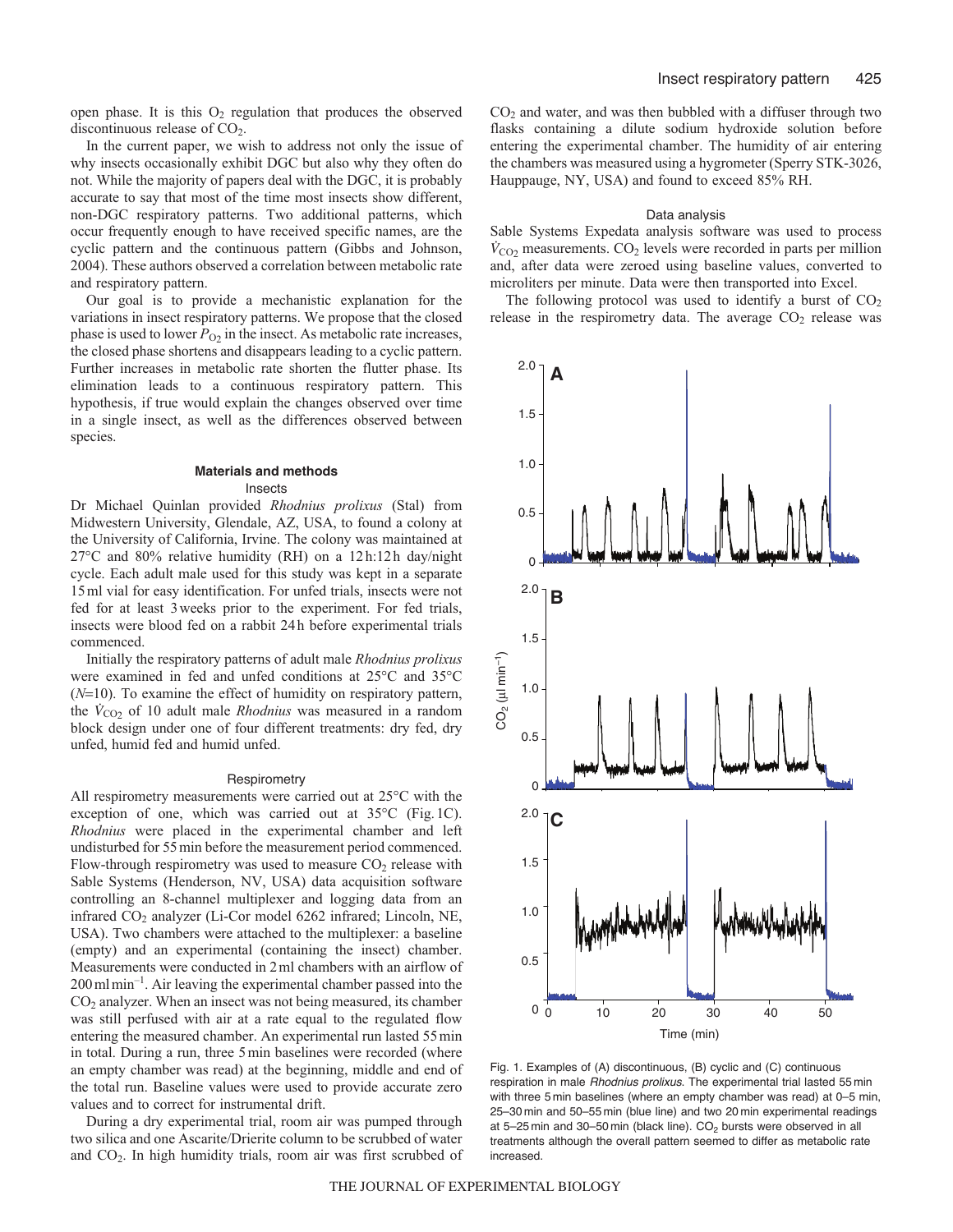#### 426 Research article

determined for each run.  $CO<sub>2</sub>$  was considered to be in a burst if: (1) the ratio of release exceeded twice this average and (2) this period of CO2 release was preceded or followed by a period in which  $CO<sub>2</sub>$  values fell below the average release for that run. Using this definition, the number of bursts for each individual, under each treatment, was recorded and averaged.

In order to obtain an average rate of  $CO<sub>2</sub>$  release for the four experimental conditions, the Boolean:data application in Expedata software was used to format each experimental trace. Following the above guidelines,  $CO<sub>2</sub>$  values that were not part of a burst were deleted. After this deletion, the experimental trace was corrected so that values were re-zeroed and the average release of  $CO<sub>2</sub>$  during bursts was calculated.

The average number of bursts and the rate of  $CO<sub>2</sub>$  release per burst under the four treatments were analyzed using a repeated measures analysis of variance (ANOVA).

### **Results**

Fig.1 shows the rate of  $CO<sub>2</sub>$  release from insects as revealed by flow-through respirometry. All three traces are derived from adult males of *Rhodnius prolixus* and illustrate the three insect respiratory patterns described in the Introduction.

In Fig.1A, the insect is employing the DGC. Large bursts are interspersed with periods of near-zero  $CO<sub>2</sub>$  release. In Fig.1B the insect is employing the cyclic pattern. In this pattern, bursts of  $CO<sub>2</sub>$ release still occur with a certain degree of regularity. Between bursts, however, the release of  $CO<sub>2</sub>$  rarely if ever goes completely to zero. This is generally interpreted as an oscillation between an open phase and a phase of relatively reduced release. In Fig.1C the insect is employing the continuous pattern in which no obvious rhythmic bursts of CO<sub>2</sub> release are observed, and no extended periods of spiracular closure are seen.

As discussed in the Introduction, one of the leading hypotheses regarding the function of the DGC is that it serves to reduce respiratory water loss. If this is true, one might expect insects to abandon the DGC when not under water stress or when in humid air. Slama and colleagues have reported that the termite *Prorhinotermites simplex* uses the DGC in dry air but not humid air (Slama et al., 2007). We explored this issue as well using adult male *Rhodnius*. When the insects had a low metabolic expenditure (i.e. when non-locomotory and non-fed) they always used the DGC in both dry and humid air (Fig.2A,C). When fed a bloodmeal, the insects transitioned to a cyclic pattern (i.e. with an absence of closed periods) due to the increase in metabolic rate associated with specific dynamic action (Bradley et al., 2003), but burst releases of  $CO<sub>2</sub>$  continued in both dry and humid air (Fig. 2B,D).

The types of measurements shown in Fig.2 were replicated on 10 adult male *Rhodnius*. These data were analyzed using a repeated measures ANOVA (Table1). It can be seen that neither feeding nor increases in external humidity had a statistically significant effect on the number of bursts measured over the 40min experimental period. Similarly, the average of the maximum rate of  $CO<sub>2</sub>$  release from these bursts was unaffected by these treatments.

# **Discussion**

To understand the diversity of the respiratory patterns observed in insects, we should begin with a fuller understanding of the DGC. The DGC is characterized by a period in which the spiracles open (the open phase) and gases are free to diffuse and/or exchange between the tracheal space and the external atmosphere. It has been



Fig. 2. Four experimental traces for a single insect under (A) dry unfed, (B) dry fed, (C) humid unfed and (D) humid fed conditions. The experimental trial lasted 55 min with three 5 min baselines (where an empty chamber was read) at 0–5 min, 25–30 min and 50–55 min. CO<sub>2</sub> bursts were observed in all treatments although the overall pattern seemed to differ between fed and unfed individuals. Bursts were defined as values above twice the  $V_{CO}$  average (dashed line) for that trial, which were preceded or followed by at least a minute of values falling below the  $V_{CO2}$  average (red solid line).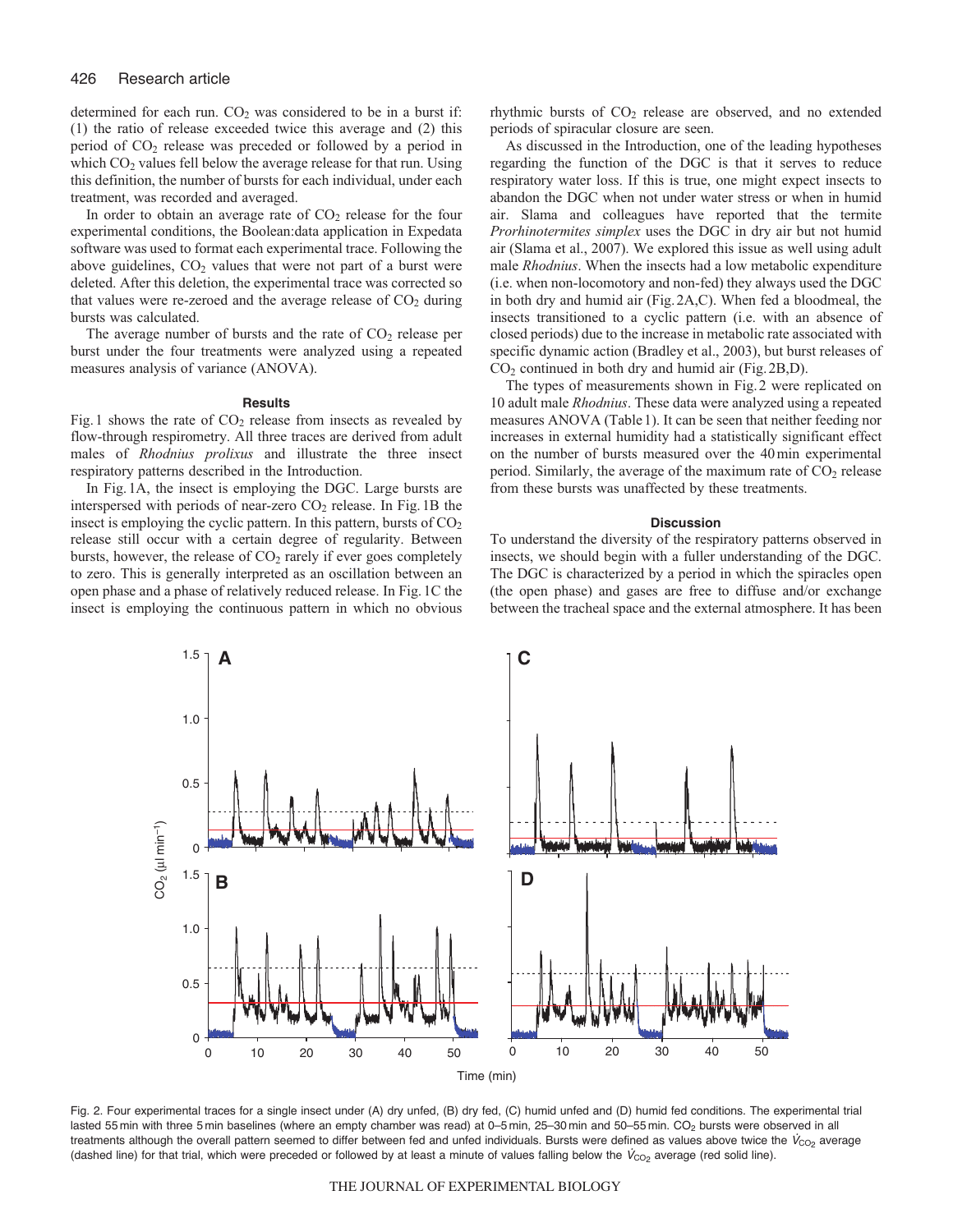Table 1. Analysis of the effects of feeding and environmental humidity on the CO<sub>2</sub> bursts in *Rhodnius prolixus* 

|                                         | Dry, unfed            | Dry, fed              | Humid, unfed        | Humid, fed          |      | d.t. |      |
|-----------------------------------------|-----------------------|-----------------------|---------------------|---------------------|------|------|------|
| Number of bursts                        | 7.2±0.79              | 7±0.77                | $8.1 + 1.06$        | $7.9 \pm 0.66$      | 0.38 |      | 0.69 |
| Burst $V_{CO2}$ (µl min <sup>-1</sup> ) | $0.022 \pm 2.69E - 3$ | $0.016 \pm 3.69E - 3$ | $0.021 + 3.32E - 3$ | $0.012 + 3.35E - 3$ | .29  |      | 0.30 |

Top line, mean number  $(\pm s.e.m.)$  of  $CO<sub>2</sub>$  bursts in *Rhodnius* over the 40 min experimental period.

Bottom line, mean (±s.e.m.) maximal rate of CO<sub>2</sub> release ( $\mu$ l min<sup>-1</sup>) achieved in the CO<sub>2</sub> bursts produced under each of the conditions examined.

d.f., degrees of freedom.

demonstrated (Hetz and Bradley, 2005) that the partial pressure of oxygen in the tracheae during the open phase approaches a value very similar to the external  $P_{O_2}$ . Fig. 3 is a diagrammatic representation of the  $P_{O2}$  in the tracheae during the open phase and closed phase of the DGC. In this figure a peak  $P_{O2}$  of about 18 kPa is reached in the tracheae. The open phase is followed by the closed phase. During this period of spiracular closure, the  $P_{\text{O}2}$  drops substantially due to the consumption of oxygen through aerobic metabolism. Eventually, the  $P_{O2}$  reaches a critical low level (shown as being about 3.5% in Fig.3) and the spiracles begin to flutter. During the flutter phase the level of oxygen is closely regulated (Hetz and Bradley, 2005).

Following the above logic, the length of the closed phase should be negatively correlated with the metabolic rate of the insect. The effect of an increase in metabolic rate can be seen by comparing Fig.3A with Fig.3B. In the latter, the increased metabolic rate of the insect leads to a shortening of the closed phase because the  $P_{O2}$ inside the insect drops more rapidly.

We propose that it is the insect's metabolic rate that determines the pattern of respiration observed. In an insect employing the DGC, as the insect's metabolic rate begins to increase, the closed



Fig. 3. A diagrammatic representation of the  $P_{O2}$  in the tracheal lumen of an insect during the open (O), closed (C) and flutter (F) phases of the discontinuous gas-exchange cycle (DGC). The partial pressure of  $O<sub>2</sub>$ increases during the open phase and decreases during the closed phase. The closed phase is terminated when the partial pressure of oxygen reaches a critically low level (3.5% in this example). During the flutter phase the insect regulates the spiracles to maintain a steady but low  $P_{\text{O2}}$ . When the insect is experiencing a low metabolic rate (A) the closed phase is relative long. At higher metabolic rates (B) the closed phase is shorter because the oxygen present in the tracheae and tissues is more rapidly depleted.

phase will get shorter and shorter until it can no longer be discerned (Levy and Schneiderman, 1966; Lighton, 1996). At this point the insect will have transitioned to the cyclic pattern, in which bursts of  $CO<sub>2</sub>$  release continue to be observed but the closed phase is missing. Further increases in metabolic rate will require the spiracles to open more fully in the flutter phase, allowing more  $CO<sub>2</sub>$ to escape in this phase. Finally, when the metabolic rate is sufficiently high, oxygen entry will match  $CO<sub>2</sub>$  release, resulting in a continuous pattern of respiration in which no large, rhythmic bursts of  $CO<sub>2</sub>$  are observed.

The transitions described above are consistent with our observations in *Rhodnius* (Fig.1). The insect in Fig.1A was measured unfed at 25°C in the absence of locomotory activity. These factors led to a low metabolic rate  $(0.194 \mu I \, \text{CO}_2 \,\text{min}^{-1})$  and the insect employed the DGC as a respiratory pattern. The insect shown in Fig.1B was held at 25°C but was fed. It therefore had a higher metabolic rate  $(0.301 \,\mu$ I CO<sub>2</sub>min<sup>-1</sup>), resulting in the use of the cyclic pattern of respiration. The insect in Fig.1C was measured at 35°C and was also actively moving during the period shown. At the resulting high metabolic rate  $(0.802 \mu I \text{ CO}_2 \text{min}^{-1})$  the insect exhibited continuous respiration.

In summary, the respiratory pattern employed by an insect is affected by three factors. The length of the closed phase is (1) positively correlated with the partial pressure of oxygen in the atmosphere surrounding the insect, (2) positively correlated with the amount of oxygen stored in the insect at the end of the open phase (presumably the sum of the gaseous oxygen in the tracheae and the dissolved oxygen in the tissues and hemolymph), and (3) negatively correlated with the metabolic rate of the insect. The external oxygen concentration in the atmosphere varies very little in most habitats, but it can be substantially lower for insects underground and it certainly can be manipulated in the laboratory. The amount of oxygen stored in the insect at the end of the open phase is probably most significantly affected by the volume of air contained in the trachea upon spiracular closure. This will vary from one insect species to another and may be a major factor in explaining species-specific respiratory patterns. It has been shown, however, that growth within an instar and feeding can reduce tracheal volume (Greenlee and Harrison, 2003). Despite the importance of the above factors influencing oxygen delivery, we submit that the major variable affecting respiratory patterns in insects is the metabolic rate of the insect. This can vary over more than an order of magnitude in many insects and therefore is the major variable affecting respiratory pattern.

The hygric hypothesis, which has been the leading explanation for the DGC in textbooks of insect physiology for the past 50years, has now been questioned by several researchers. Many insects do not show DGC under conditions where the hygric hypothesis would suggest they should (Hadley and Quinlan, 1993; Chappell and Rogowitz, 2000; Chown and Holter, 2000), while other studies indicate that the DGC does not reduce respiratory water loss compared with other respiratory patterns (Williams and Bradley, 1998; Gibbs and Johnson, 2004; Lighton and Turner, 2008).